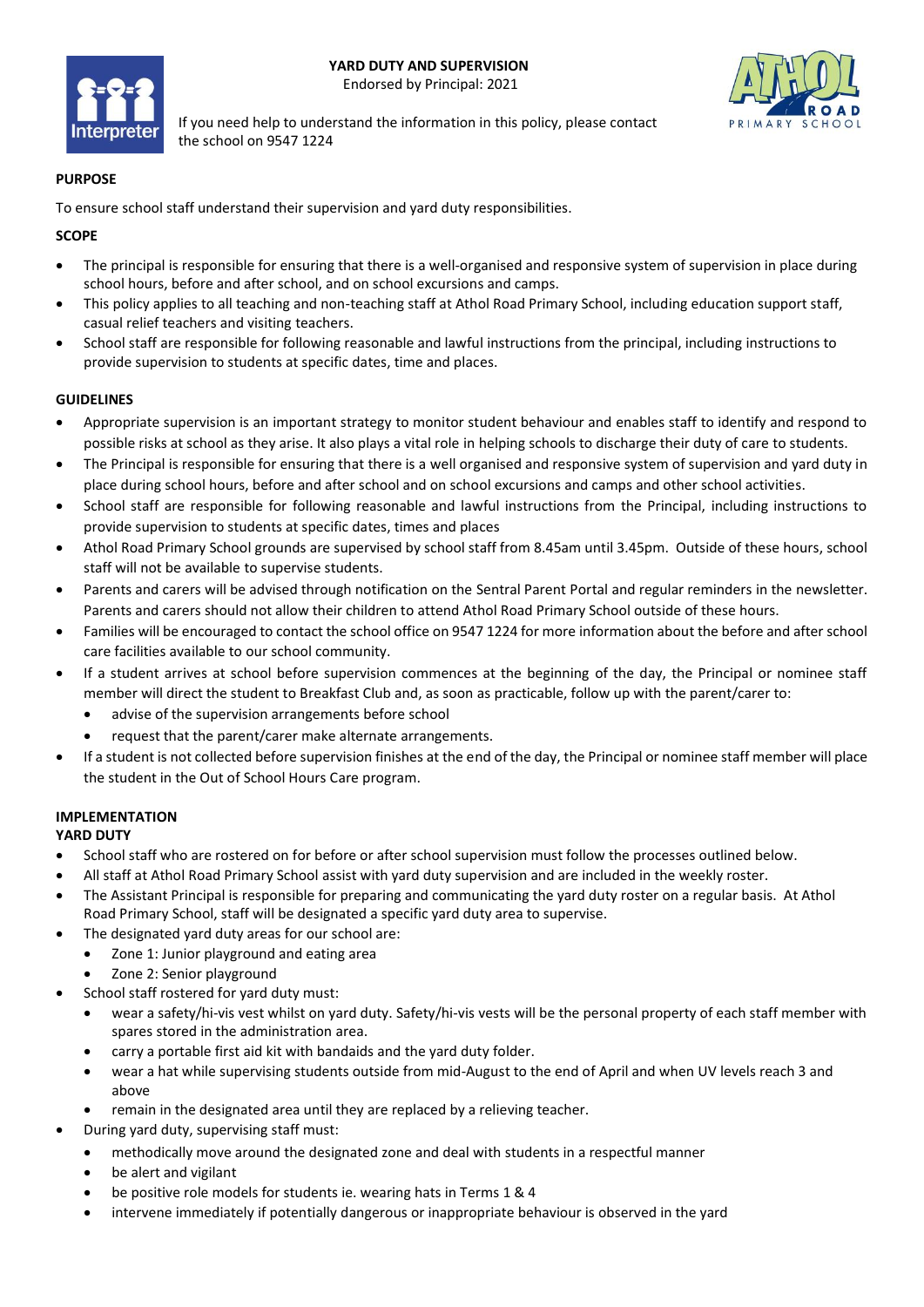- enforce behavioural standards and implement appropriate consequences for breaches of safety rules, in accordance with relevant disciplinary measures set out in the school's Student Engagement and Wellbeing policy
- ensure that students who require first aid assistance receive it as soon as practicable
- log any incidents or near misses as appropriate in a Yard Duty Folder and on Sentral
- if being relieved of their yard duty shift by another staff member, ensure that a brief but adequate verbal 'handover' is given to the next staff member in relation to any issues which may have arisen during the first shift
- ensure that all adults are wearing a visitors' badges.
- If the supervising staff member is unable to conduct yard duty at the designated time, they should contact their Yard Duty Team Leader giving as much notice as possible prior to the relevant yard duty shift to ensure that alternative arrangements are made.
- If the supervising staff member needs to leave yard duty during the allocated time, they should contact their Yard Duty Team Leader but should not leave the designated area until the relieving staff member has arrived in the designated area.
- If a relieving or next staff member does not arrive for yard duty, the staff member currently on duty should send a message to the office via a student and not leave the designated area until a replacement staff member has arrived.
- Should students require assistance during recess or lunchtime, they are encouraged to speak to the supervising yard duty staff member. Teachers who hold a current Level 2 First Aid certificate are rostered on First Aid duty at recess and lunchtime each day.

# **LEARNING SPACE**

- Learning space teachers are responsible for the supervision of all students in their care during learning time.
- If a teacher needs to leave the learning space unattended at any time during a lesson, they should advise their Team Leader or another teacher in the learning space for assistance.

# **SCHOOL ACTIVITIES, CAMPS AND EXCURSIONS**

• The principal and leadership team are responsible for ensuring that students are appropriately supervised during all school activities, camps and excursions. Appropriate supervision will be planned for special school activities, camps and excursions on an individual basis, depending on the activities to be undertaken and the level of potential risk involved.

# **AFTER SCHOOL CARE**

- Athol Road Primary School offers an Out of School Hours Care service for families between the hours of 3.30pm 6.00pm.
- Outside of School Hours Care is available to all students attending Athol Road Primary School. A fee per session is payable on invoice. It is a requirement of School Council that families complete an Out of School Hours Care (OSHC) Application form upon enrolment so that students can readily access OSHC if required.
- Children arriving at school prior to 8.30am are required to attend Breakfast Café. The school runs a Breakfast Club sponsored by Foodbank each morning between 8.00am – 8.45am. This service is FREE to all students. Students arriving at school before supervision commences at 8.45am, the principal or nominee staff member will, as soon as practicable, follow up with the parent/carer to:
	- advise of the supervision arrangements before school
	- request that the parent/ carer make alternate arrangements.
- Students who remain uncollected will be sent to OSHC (it is a School Council requirement that all parents/carers, on enrolment, complete and OSHC application form)
- Students are not permitted on the school play equipment before school.
- Students are only permitted on the school play equipment after school if they are supervised by a parent/carer.

#### **Digital devices and virtual classroom**

- Athol Road Primary School follows the Department's [Cybersafety and Responsible Use of Technologies Policy](https://www2.education.vic.gov.au/pal/cybersafety/policy) with respect to supervision of students using digital devices.
- Athol Road Primary School will ensure appropriate supervision of students participating in remote and flexible learning environments while on school site. In these cases, students will be supervised in a specified learning space.
- While parents are responsible for the appropriate supervision of students accessing virtual classrooms from home:
	- student attendance will be monitored by Home Group teachers.
	- any wellbeing or safety concerns for the student will be managed in accordance with normal school processes refer to our Student Wellbeing and Engagement Policy and our Child Safety Responding and Reporting Policy and Procedures for further information.

### **Students requiring additional supervision support**

Sometimes students will require additional supervision, such as students with disability or other additional needs. In these cases, the Principal or delegate will ensure arrangements are made to roster additional staff as required. This may include on yard duty, in the learning space or during school activities.

#### **Supervision of student in emergency operating environments**

• In emergency circumstances our school will follow our Emergency Management Plan, including with respect to supervision.